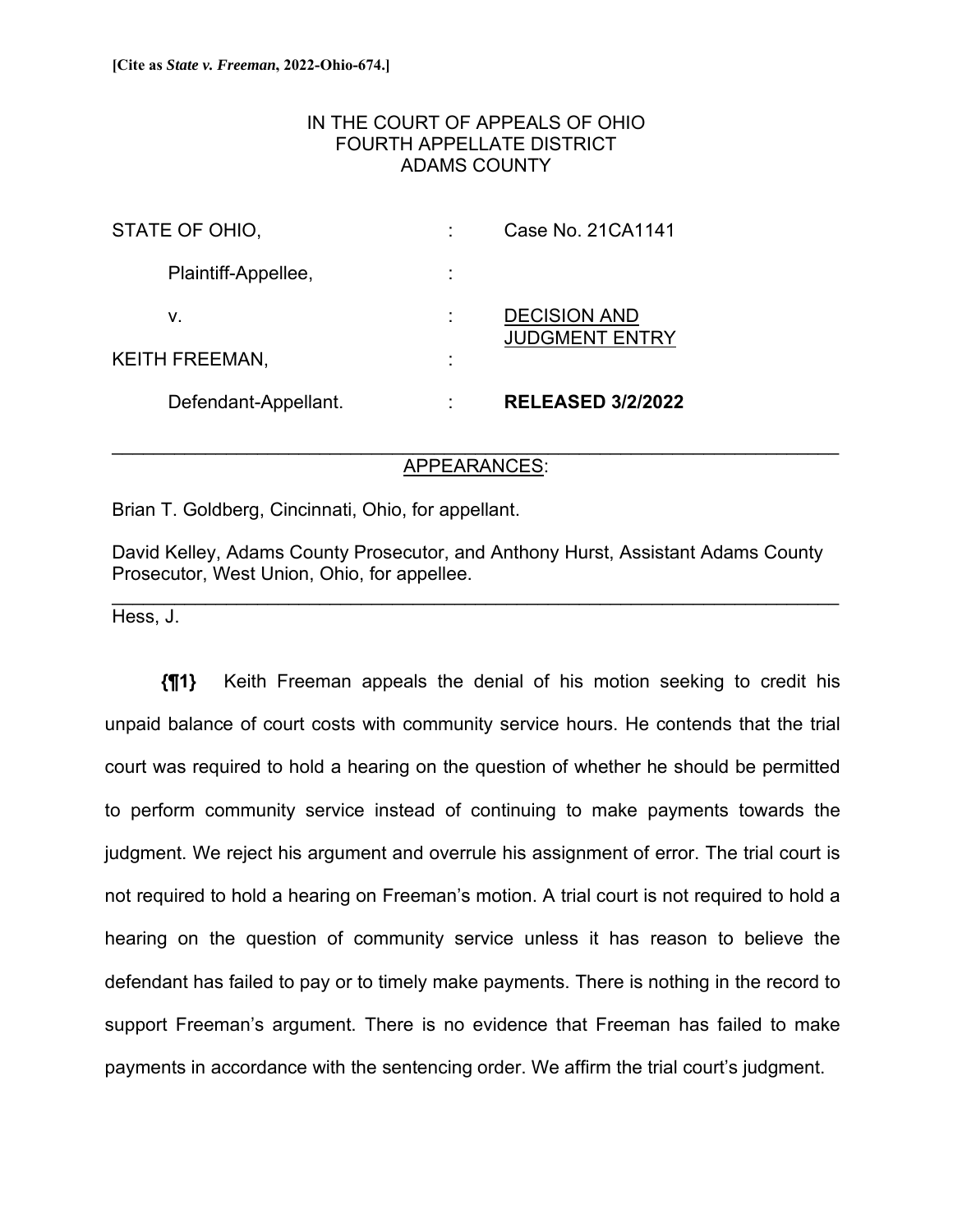#### I. PROCEDURAL HISTORY

**{¶2}** In 2018, Freeman pleaded guilty to felonious assault and domestic violence. The trial court sentenced him to a six-year prison term and ordered him to pay all costs of the prosecution of the action. The Ohio Department of Rehabilitation and Corrections was ordered to withhold funds from Freeman's account to pay the costs. Freeman was advised that his failure to make payments could result in the court ordering him to perform community service until the judgment is paid. In July 2021, Freeman filed a motion with the trial court to allow him to perform community service in lieu of paying court costs. The trial court denied his motion without a hearing. Freeman appealed.

#### II. ASSIGNMENT OF ERROR

**{¶3}** Freeman assigns the following error for our review:

1. The trial court erred to the prejudice of Mr. Freeman by not holding a hearing to determine whether to order him to perform community service in lieu of paying court costs.

## III. STANDARD OF REVIEW

**{¶4}** Because R.C. 2947.23 gives the trial court broad discretion to waive, suspend, or modify payment of court costs and to impose community service, we generally review such motions under an abuse-of-discretion standard. *State v. Spencer*, 4th Dist. Scioto No. 15CA3681, 2015-Ohio-1445, ¶ 8. An abuse of discretion suggests that a decision is unreasonable, arbitrary, or unconscionable. *State v. Adams*, 62 Ohio St.2d 151, 157-158, 404 N.E.2d 144 (1980). However, because Freeman's assignment of error requires statutory interpretation, which is a question of law, our review is de novo. *State v. Consilio,* 114 Ohio St.3d 295, 2007-Ohio-4163, 871 N.E.2d 1167, ¶ 8.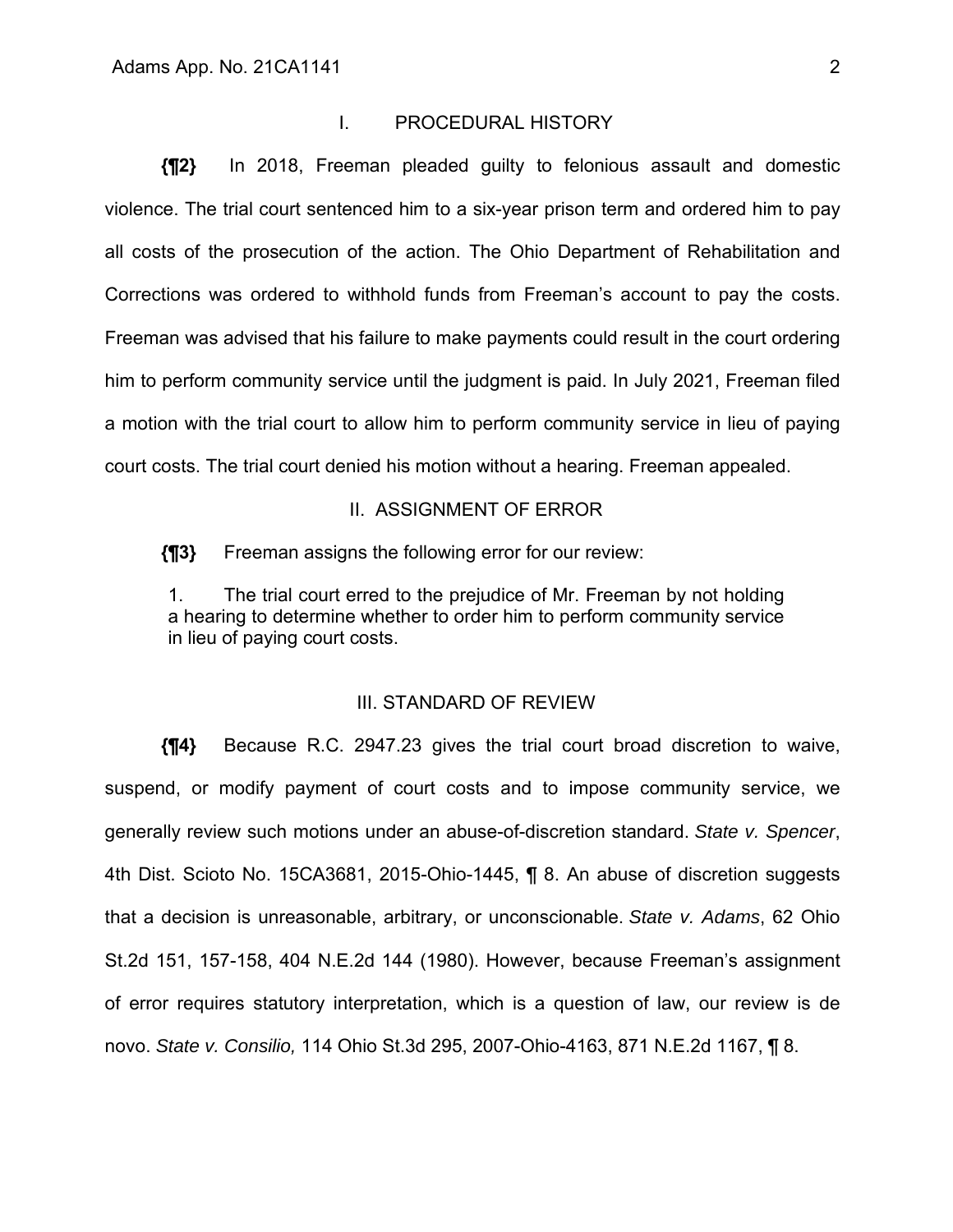# IV. COURT COSTS AND COMMUNITY SERVICE

**{¶5}** R.C. 2947.23 governs the imposition of court costs and community service for the failure to pay them. Under R.C. 2947.23(A), a judge must include in the sentence the costs of prosecution and render a judgment against the defendant for such costs. The judge must notify the defendant that if the defendant fails to pay the judgment or make timely payments under a payment schedule approved by the court, then the court may order the defendant to perform community service until the judgment is paid or the payment plan is brought into compliance to the court's satisfaction. Under R.C. 2947.23(B), which is the crux of this appeal, if the judge has reason to believe the defendant has failed to pay or timely make payments towards that judgment, the judge "shall hold a hearing to determine whether to order the offender to perform community service for that failure":

(B) If a judge or magistrate has reason to believe that a defendant has failed to pay the judgment described in division (A) of this section or has failed to timely make payments towards that judgment under a payment schedule approved by the judge or magistrate, the judge or magistrate shall hold a hearing to determine whether to order the offender to perform community service for that failure. The judge or magistrate shall notify both the defendant and the prosecuting attorney of the place, time, and date of the hearing and shall give each an opportunity to present evidence. If, after the hearing, the judge or magistrate determines that the defendant has failed to pay the judgment or to timely make payments under the payment schedule and that imposition of community service for the failure is appropriate, the judge or magistrate may order the offender to perform community service until the judgment is paid or until the judge or magistrate is satisfied that the offender is in compliance with the approved payment schedule. \* \* \*.

**{¶6}** The Supreme Court of Ohio has reviewed the statutory language in R.C. 2947.23(A), the subsection immediately preceding the one at issue in this case, and held

that the word "shall" imposes a mandatory duty upon the trial court to inform the offender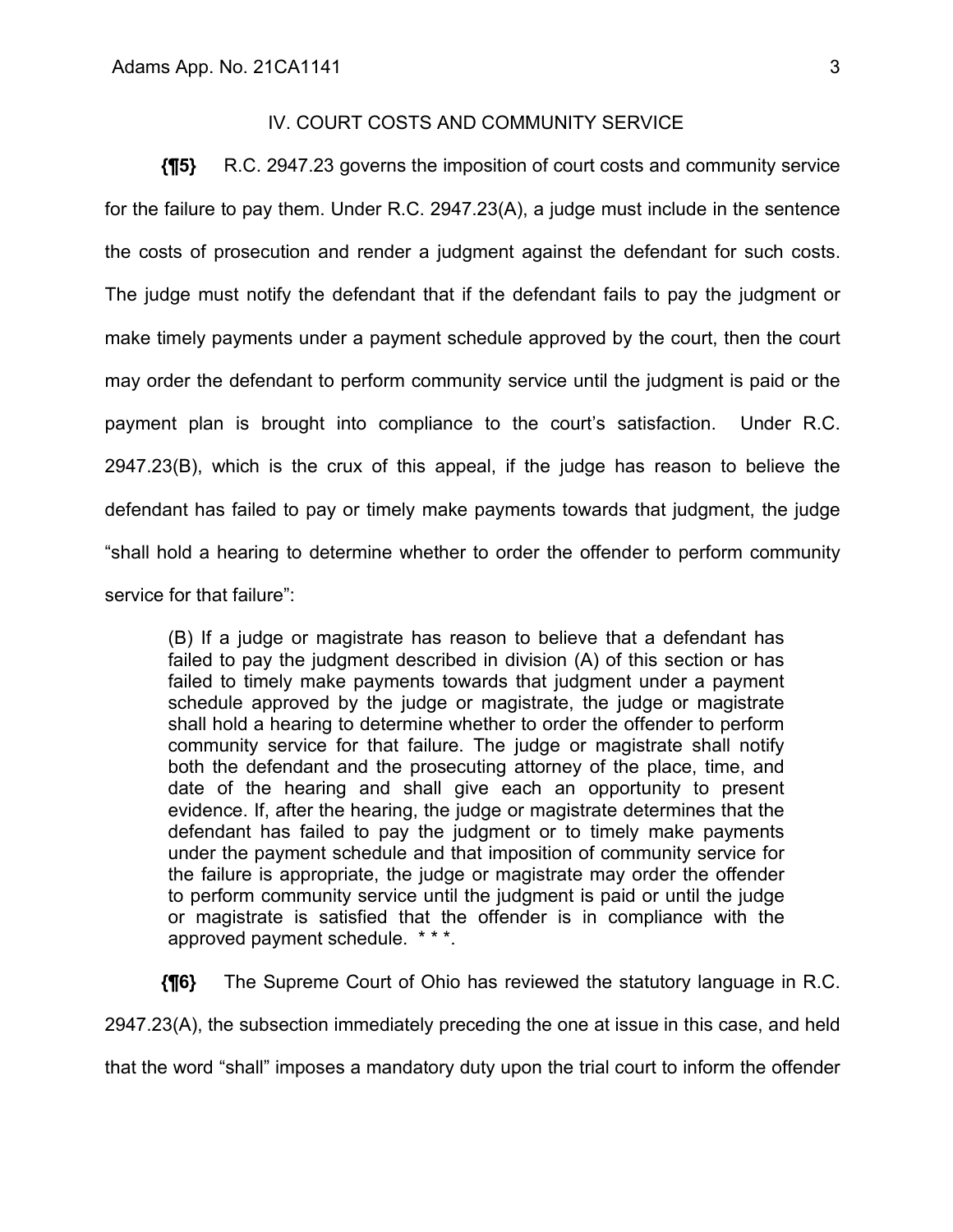at sentencing that a failure to pay court costs could result in the imposition of community

service:

When interpreting a statute, a court must first look to its language and apply it as written if the meaning is unambiguous. *State v. Lowe,* 112 Ohio St.3d 507, 2007-Ohio-606, 861 N.E.2d 512, ¶ 9. " '[T]he word "shall" shall be construed as mandatory unless there appears a clear and unequivocal legislative intent that [it] receive a construction other than [its] ordinary usage.' " *Ohio Civ. Rights Comm. v. Countrywide Home Loans, Inc.,* 99 Ohio St.3d 522, 2003-Ohio-4358, 794 N.E.2d 56, ¶ 4, quoting *Dorrian v. Scioto Conservancy Dist.,* 27 Ohio St.2d 102, 271 N.E.2d 834 (1971), paragraph one of the syllabus.

In R.C. 2947.23(A)(1), the General Assembly's use of the language "at the time the judge \* \* \* imposes sentence, the judge \* \* \* shall notify" clearly registers an intent that this notice is mandatory and that a court is to provide this notice at sentencing. (Brackets sic.)

*State v. Smith*, 131 Ohio St.3d 297, 2012-Ohio-781, 964 N.E.2d 423, ¶ 9-10. Similarly, we find the use of the word "shall" in R.C. 2947.23(B) should be construed as mandatory. Under this subsection, a judge has a duty to hold a hearing to determine whether to impose community service, *but only if* the judge has reason to believe that the defendant has failed to pay the judgment or has failed to timely make payments in accordance with the approved schedule.

**{¶7}** Here there is nothing in the record that gives reason to believe that Freeman has failed to make payments towards the judgment. Instead, Freeman would prefer to substitute community service as a credit towards the remaining balance on the judgment rather than continue to pay through deductions from his prison account. In his motion to the trial court, Freeman asked to have his unpaid balance credited with community service hours. But, he provided no evidence that he has failed to make payments in accordance with the judgment and has provided the trial court with no reason to believe he has failed to do so. To the contrary, in his motion Freeman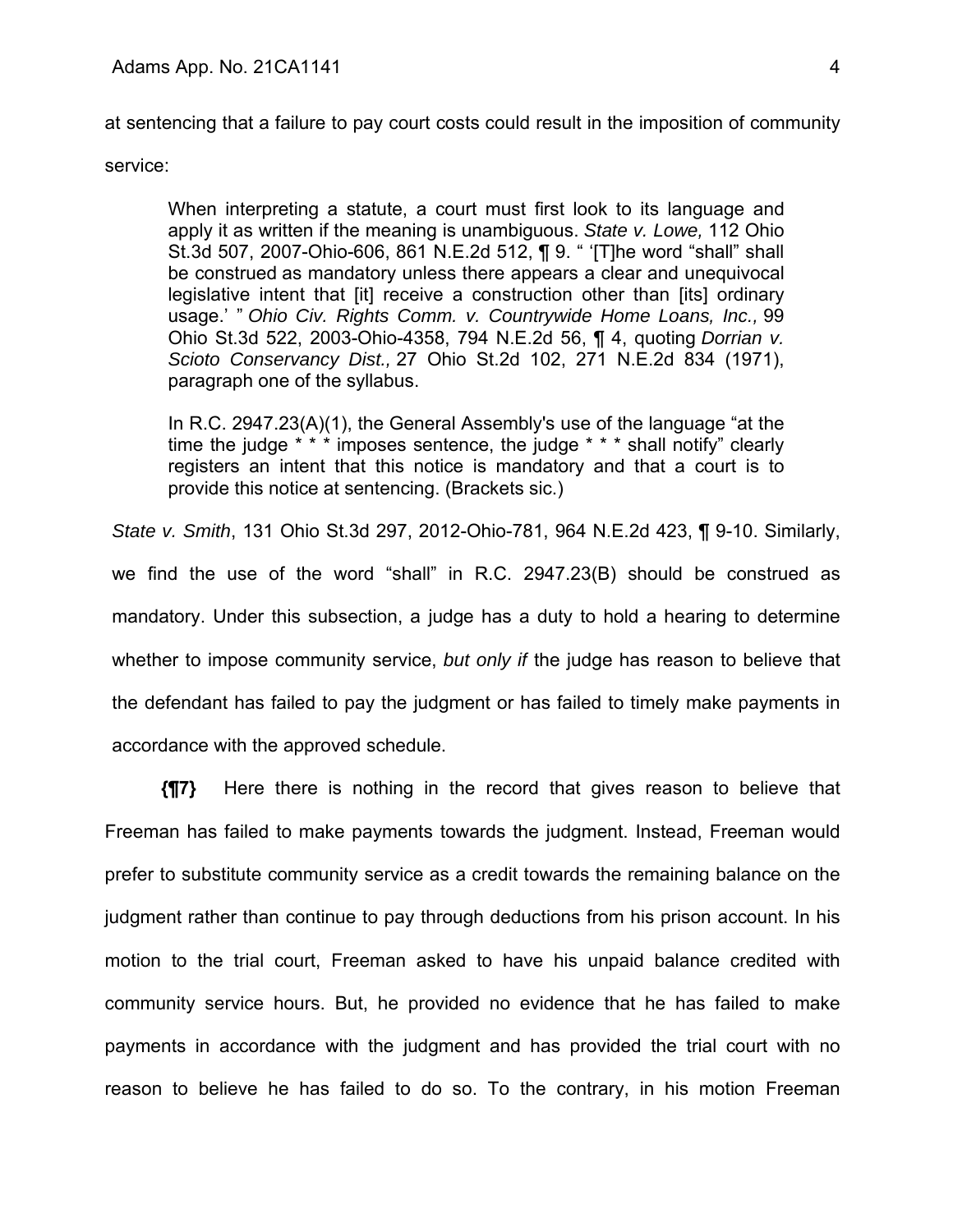contends that the financial records will show that he "has been diligent in applying his monthly stipend towards financial sanctions in this instant matter." Because there is no evidence that Freeman has failed to make payments in accordance with the trial court's order, the trial court was not required to hold a hearing under R.C. 2947.23(B). *State v. Johnson,* 8th Dist. Cuyahoga No. 106138, 2018-Ohio-496, ¶ 9 (a trial court lacks authority to impose community service in the final entry of conviction because R.C. 2947.23 requires the court to have reason to believe that the defendant failed to pay court costs and hold a hearing before imposing community service); *see also State v. Burmeister*, 11th Dist. No. 2019-P-0053, 2019-Ohio-4927 (indigent offender could file a motion to allow community service hours to be applied toward her costs or a motion for an extension of time under R.C. 2947.23(C), however there is no statutory authority that would allow a court to apply community service already performed as a credit toward imposed court costs and fines); *State v. Barnard,* 5th Dist. Muskingum No. CT2019- 0088, 2020-Ohio-4858, ¶ 11 ("As noted by the Eleventh District in affirming a denial of a defendant's motion to use community service hours performed in prison in lieu of cost and/or fines, 'quite simply, the discretion to modify or waive court costs includes the discretion not to modify or waive them.'" quoting *State v. Burmeister*, 11th Dist. Portage No. 2019-P-0053, 2019-Ohio-4927).

### V. CONCLUSION

**{¶8}** Freeman was not entitled to a hearing to determine whether he should be ordered to perform community service. The trial court had no reason to believe that Freeman had failed to make payments in accordance with the court order.

## **JUDGMENT AFFIRMED.**